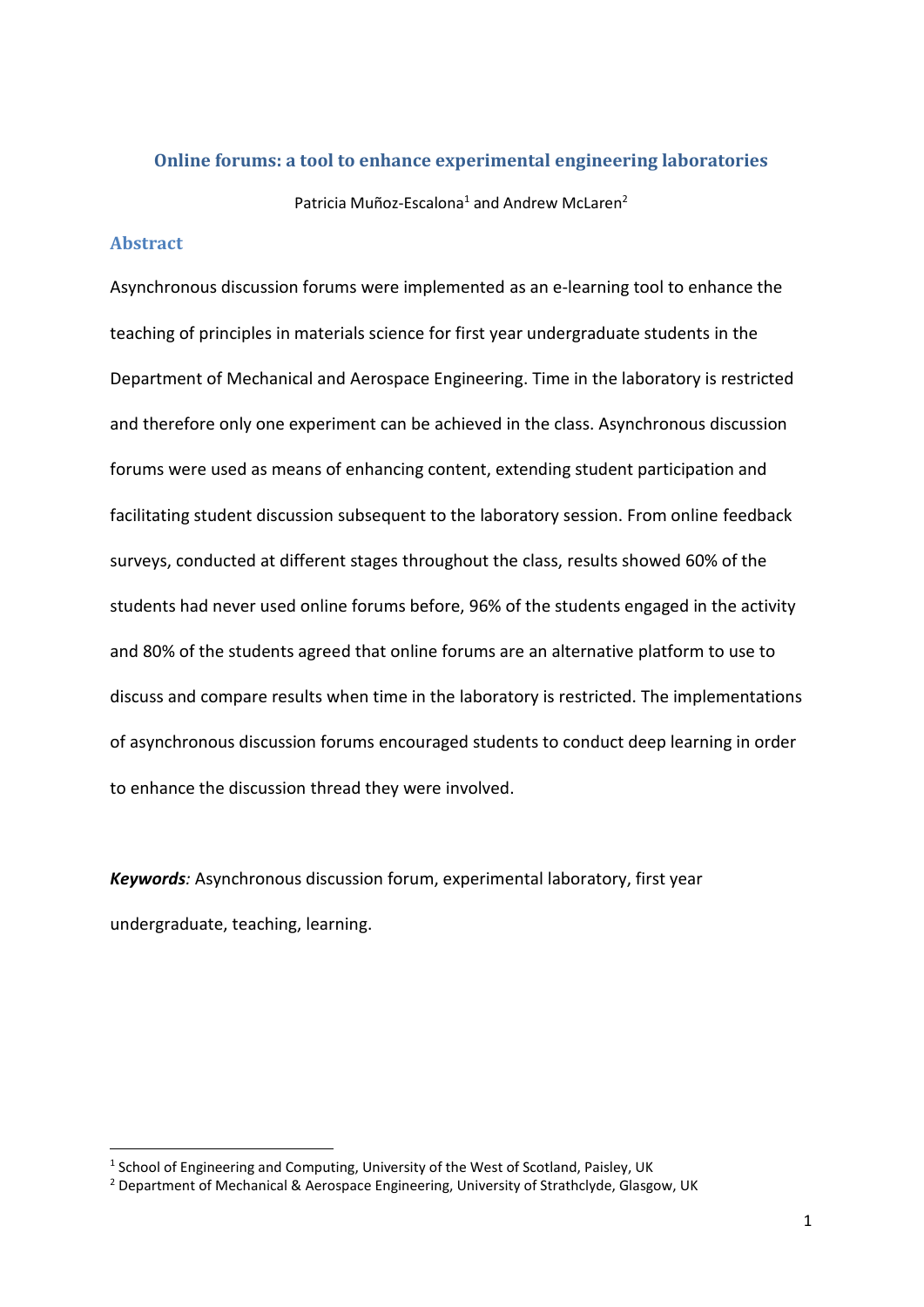#### **Introduction**

Learning activities are used to allow learners to achieve a learning objective. Students learn and gain knowledge all the way through their undergraduate education, starting with basic or introductory concepts and progressing to deeper knowledge in their discipline as they move towards the final year. This process of learning can be summarized in the four stages of the Kolb's Learning Cycle which involves key aspects such as concrete experience, reflective observation, abstract conceptualization and active experimentation [1].

Marton and Säijo described two approaches for learning: surface learning and deep learning [2]. As the name implies, when using the surface approach learners do not fully comprehend the information, they only focus on disjointed facts, perhaps in order to pass a specific assessment. With the deep approach, learners develop understanding and interpret the meaning of the concepts by digging below the surface, enabling them to subsequently solve complex problems.

There are different types of activities that can be incorporated in the learning process and there are over 2000 e-learning tools which can be applied when teaching and learning online [3]. Among these are: tools created to track learning outcomes (e.g. quizzes); tools used for delivering live meetings (e.g. webinars); tools used for communication activities (e.g. discussion forums, newsletters). Observed media, technology and process are the bases of e-learning activities. They are spreading around the world, providing the opportunity to interact with online communities and leading to cooperative/collaborative learning when their use facilitates sharing common knowledge or problems. Overall e-learning activities are used to allow learners to achieve a learning objective and as mentioned by Bach et al in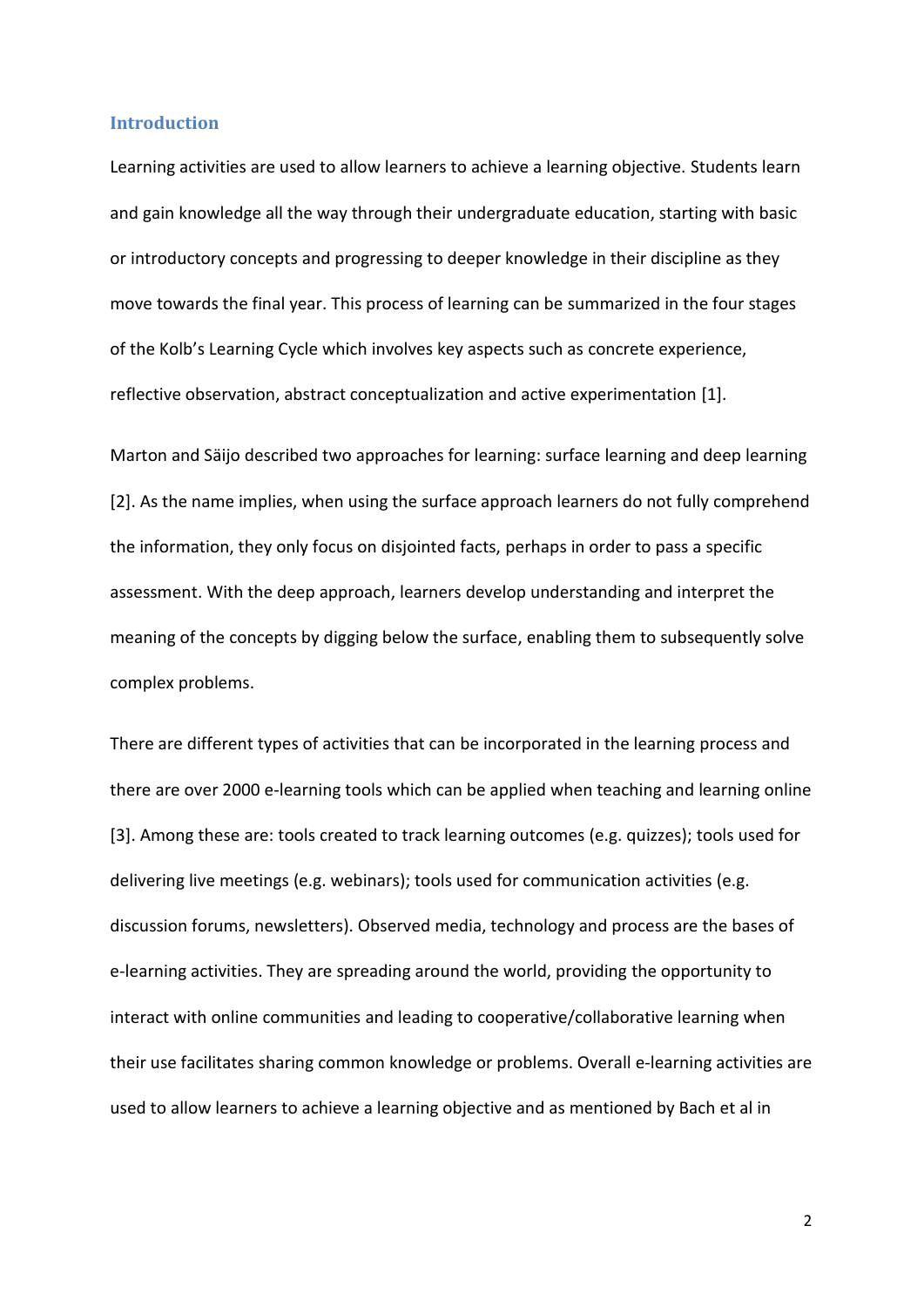2007, the "e" term has to do more than just use electronic media; it has to promote engagement and enhancement of learning.

Graham et al [4] in 2005 [5], described blended learning using three forms: combining instructional modalities; combining instructional methods and combining online and face to face instruction. Osguthorpe and Graham [6], identified six reasons for applying blended learning in higher education: pedagogical richness; access to knowledge; social interactions; personal agency; cost effectiveness; ease of revision. Also, blended learning allows students to manage their own time as they can go through work material any time in any place building their own pace [7].

Forums are defined as being places of meeting for public discussion. In the context of a learning activity, a forum is a space where a group of people are able to analyse, discuss, and give an opinion in a specific subject. An online discussion forum is an e-learning tool which allows the participation of an online community, where the messages are posted and displayed in a board, giving the opportunity for the participants to access the forum and the posted messages, as often as they want. Participation starts either by contributing to an existing discussion thread on a specific topic or by opening a new discussion. There are basically two types of internet forum, ones that are open for any participant to contribute in an anonymous way and ones where the participants need to register in order to contribute. Forums are also classified as either synchronous, where participants (students) and a moderator (lecturer) participate at the same time in the online discussion, or asynchronous, where the participants and moderator participate in a flexible way in regard to timing, meaning they access the forum at a time when it is convenient for each of them (Bach et al 2007). Independent of the type of forum, each has an administrator and a moderator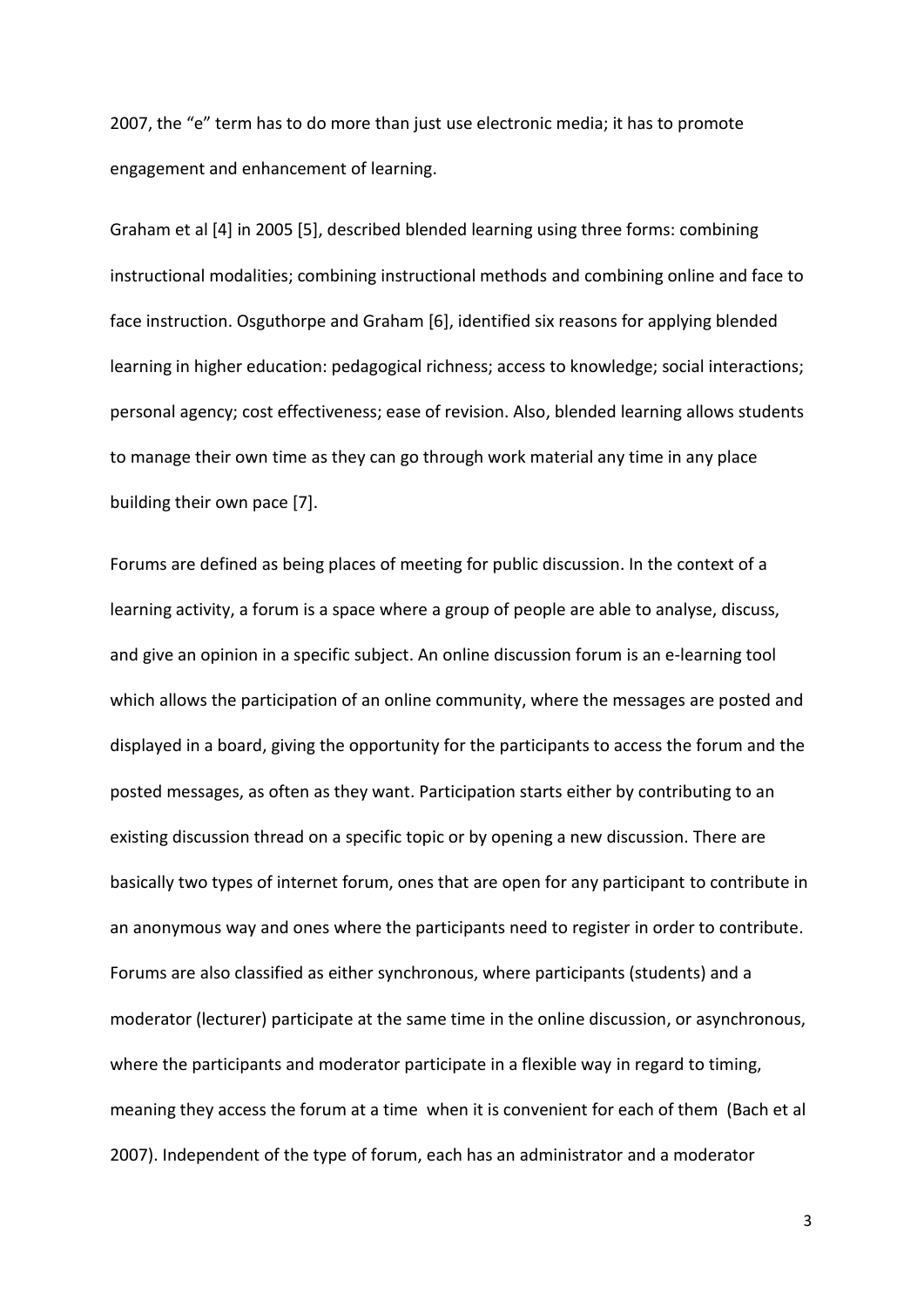responsible for keeping a friendly environment between participants, eliminating posts if necessary. It must be highlighted that respect is one of the key requirements for a healthy learning network [8].

Another important factor that needs to be considered for a successful learning outcome is "participation" [9]. Group size should be considered in students' participation in an online discussion forum as Kim[9] concluded that participants in classes with small groups opened discussions posted by other participants more frequently and also contributed more to the discussions.

It is important to keep in mind that online discussions might take longer to get started when compared to face to face discussions. To guarantee students' confidence and motivation, more direction from tutors is needed at the beginning, as they are responsible for students' participation and engagement (Bach et al, 2007 [10]). Also it is important to highlight that learner-learner interaction is part of the engagement process [11].

As introduced above, asynchronous forums are part of a blended learning approach. They are used with the purpose of reinforcing face-to-face activities by increasing students' understanding and deepening their knowledge in specific topics. A further advantage of the asynchronous discussion forum (ADF) is the fact that it provides a platform for sharing external resources.

Another way to improve face to face activities and engagement with students is the implementation of flipped classes. In this case students can read reference material, online lessons, etc. before attending the class, giving them the background and enough knowledge to interact in a face-to face activity. Researchers such as Gilboy et al [12] obtained in general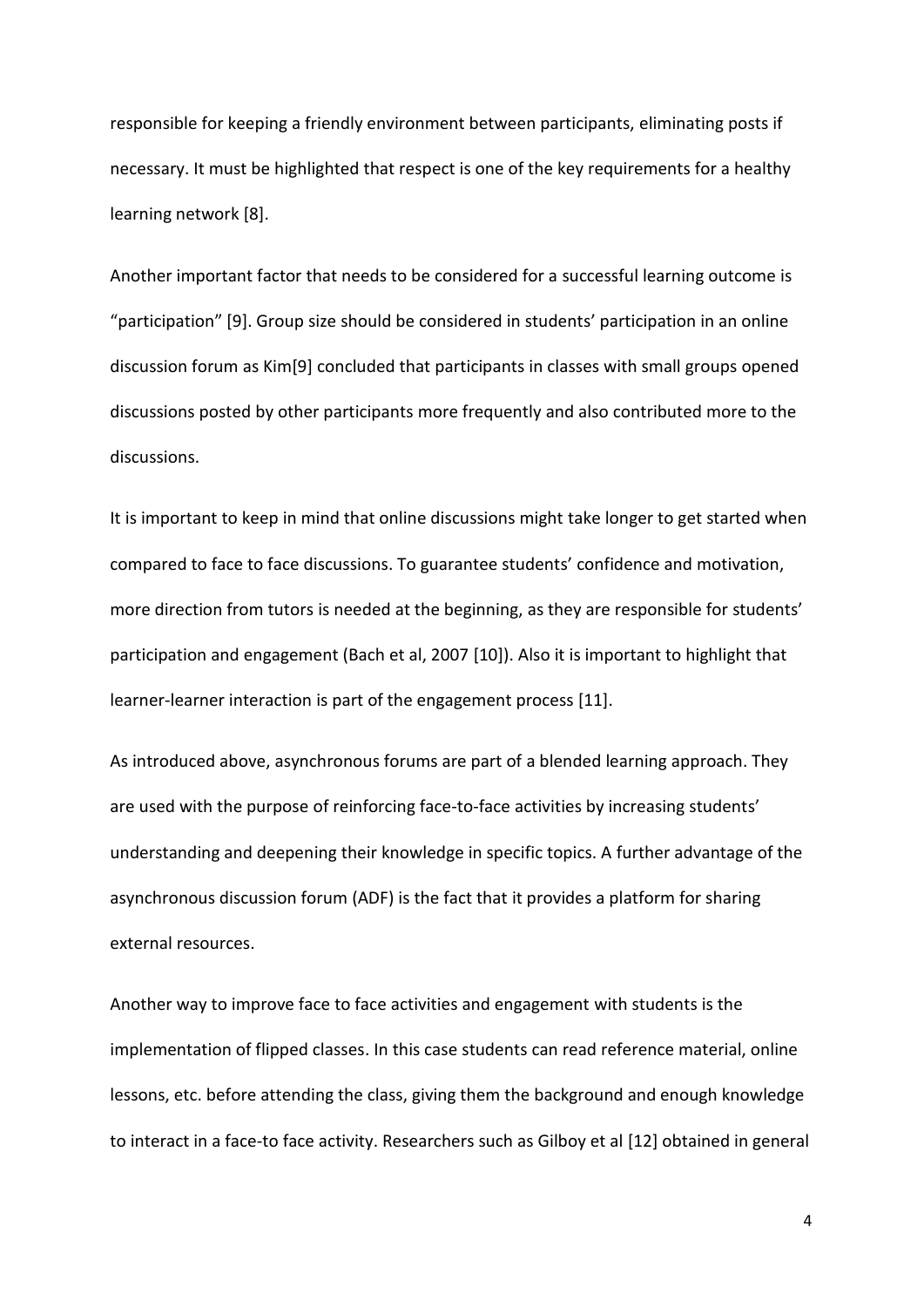a 60% or higher likeability from students in different aspects related to the advantage of participating in flipped classes. However they found limitations as the survey was only focused on student satisfaction regarding the experience.

Ecclestone defined a learning outcome as "being something that a student can do now that they could not do previously…a change in people as a result of a learning experience" [13]. A way of measuring the learning outcomes is by assessing them, representing the benchmark of the quality and the efficiency of what has been taught.

In order to measure the knowledge and the learning outcomes, assessment activities are conducted as part of the learning cycle. The term *assessmen*t has been defined by different researchers, and is used synonymously with *evaluation*, regardless the fact that at times it leads to ambiguity [14].

Challis [15], and Oosterhof et al [16] and Gikandi et al. [14] have established two forms of assessments, summative assessment, which measures the learning outcomes at the end of a course, and formative assessment, which measures the learning that occurs during a course in order to support optimal learning.

Formative assessment gives the opportunity for formative and immediate feedback and engagement with the critical learning process. The learning outcomes in an ADF can be measured by the lecturer by accessing the forum, knowing the number of posts made by each participant and assessing the level of knowledge used in the discussion. The level of participation can be measured by the quality and time spent in the online environment [11]. Students are able to assess their own understanding before posting in any discussion and can assess their own contribution by revisiting the subsequent discussion. Participation is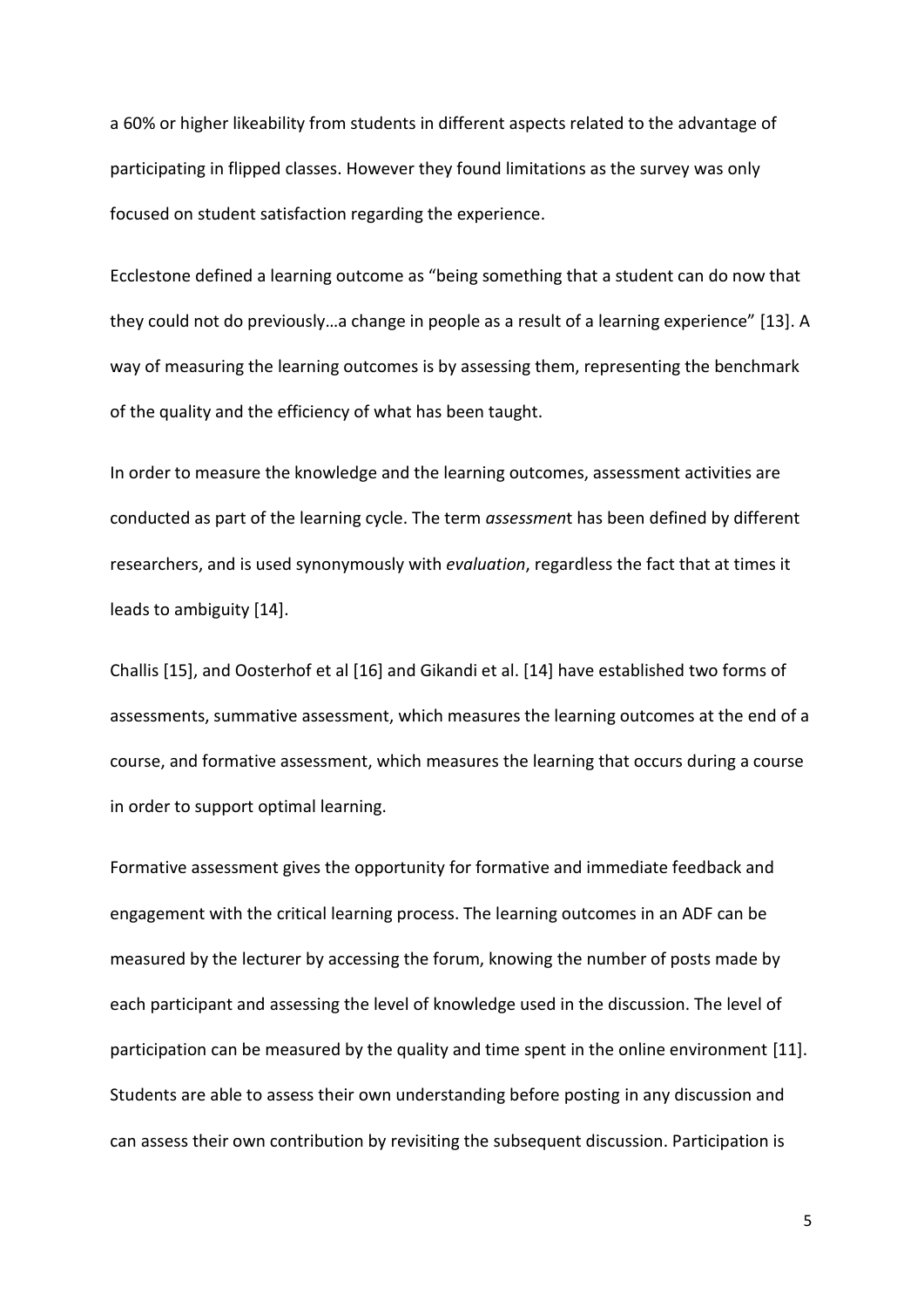fundamental to improving the quality of a discussion, however there are still some doubts regarding of the optimal size group for good interaction [9].

Feedback closes the loop of the learning cycle process. Feedback is used to give information about performance in a specific task and, with this information, future action can be taken. However, feedback needs to be task-specific [17] and it must be highlighted that one of the biggest influences on students' learning is the receipt of feedback once an assessment has been completed. It is not only receiving the mark that is important, but it is receiving quality feedback in a timely manner (at the time the learning process is conducted) that is vital as it is more effective [14].

Finally, in order to further improve the teaching and learning process, lecturers should receive feedback as well as this will help to locate the strengths and the weaknesses of the course. The benefits of a survey are: they help to collect data, information or an opinion; they can be created quickly and administered easily. Some disadvantages of surveys are the limitations of the answers choice provided and poor survey construction. There are common survey question types such as: multiple choice questions; questions that require ranking of a potential answer choice against a scale; and questions where participants are asked if they agree or disagree with a given statement, etc. [18].

It has been noted in spite of the fact that online learning seems to bring many benefits to higher education; there are also barriers to its use that need to be considered. These may be: self-discipline, initiative, time management, computational skills, ability and computer accessibility, to name but a few [4].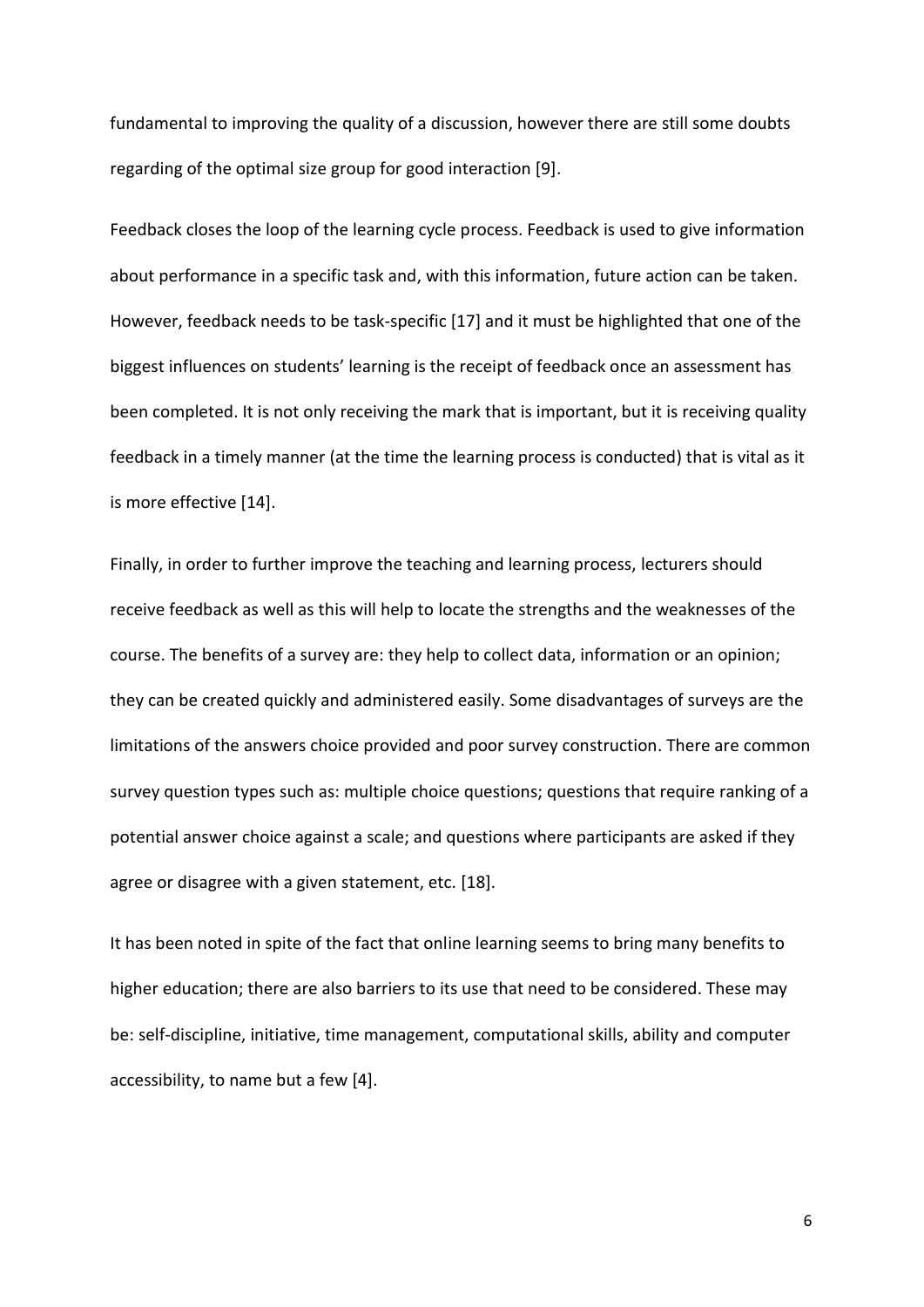The implementation of a blended learning, experimental laboratory session for first year undergraduate students in the Department of Mechanical and Aerospace Engineering, was supported by the concepts detailed above and, specifically, ADFs were introduced and used as the main e-learning tool.

#### **Context**

In order to demonstrate principles in materials science for first year undergraduate students in Mechanical and Aerospace Engineering, a compulsory laboratory was developed. The group of one hundred and eighty students was divided into groups of eight, allowing two groups of eight students to attend a one hour laboratory session each week.

A cold rolling process was chosen for the experiment to demonstrate the strain hardening mechanism by studying the influence of cold work on the materials' mechanical properties, namely ductility and hardness.

The material selected for the experiment was a 60/40 brass (60% copper, 40% zinc) which was subjected to three reductions in thickness. The one hour session was completely consumed by a 20-min face-to-face discussion at the start of the experiment, 30 min of the experiment itself and 10 min to guide the students on the post laboratory activities which would comprise their technical assessment.

Before attending the laboratory session students were required to go through different online documents containing material related to the rolling milling subject and to take an online quiz. The aim of these activities was to facilitate the required knowledge to interact in the 20 minutes face-to-to face discussion before starting the experiment. In the experiment, students were able to take turns to take samples' dimensions, feed the rolling mill, roll,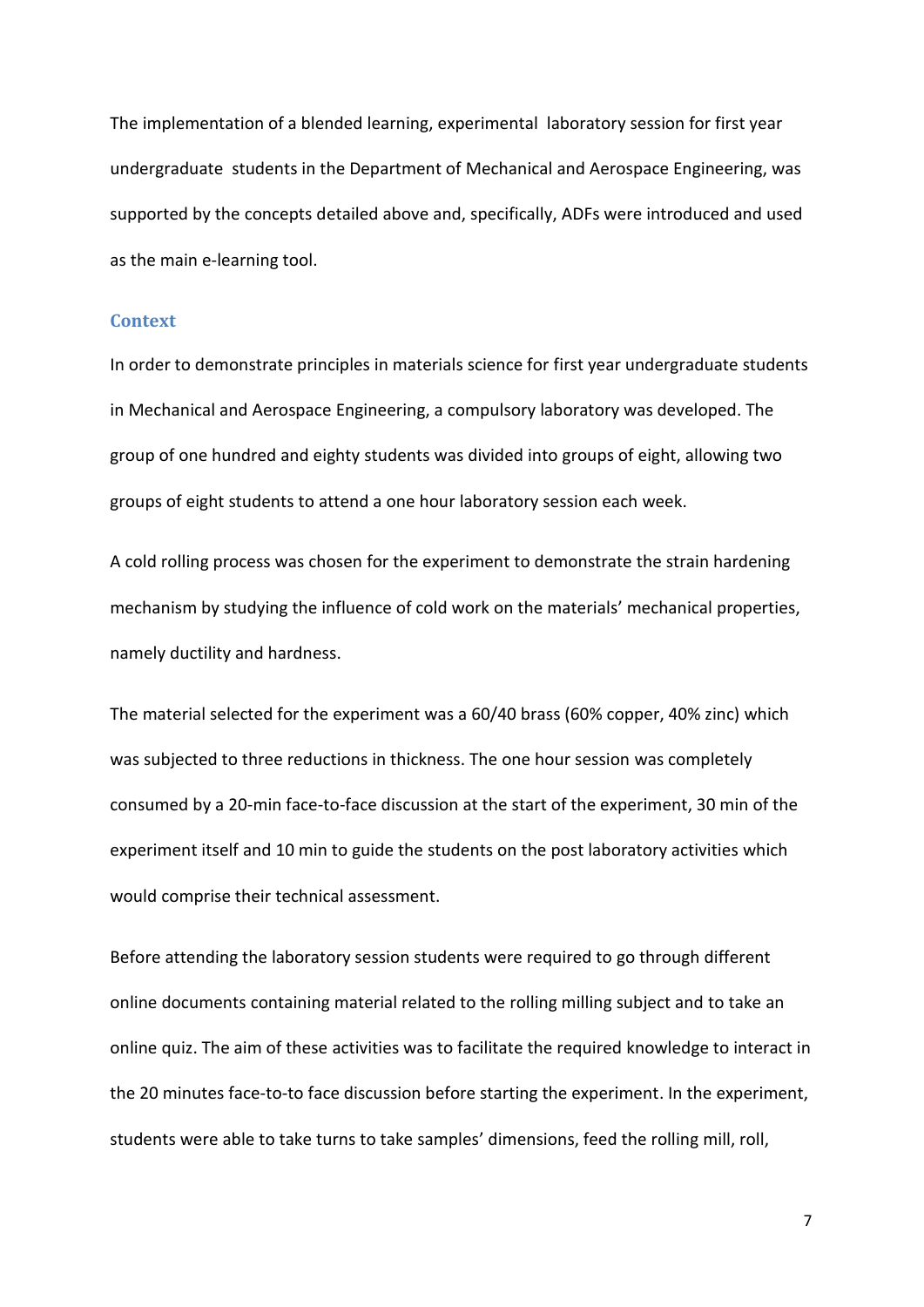record the results, etc. Finally, as the experiment was concluded, students individually analysed the results and submitted a technical report that included aims and procedure, results and discussion, conclusions and feedback. The feedback that was requested had to include ways to enhance the laboratory session and increase students' knowledge, taking into account that any improvement in the experiment is constrained by both the one hour session lab and a limited budget. The outcomes of the feedback were subsequently analysed.

#### **Experimental laboratory enhancement, development of new scheme**

The initial feedback indicated that at least 90% of the students would like to have an understanding on how chemical composition and mechanical properties could affect the strain hardening process of materials.

This suggested that the rolling milling laboratory session could be enhanced and the knowledge of the students increased by analysing more materials to be tested. However, noting from previously that the laboratory session could not be extended (and was absolutely limited to a 1 hour session), it was proposed that each group of students analyse a different material, discuss their results and later, conduct a comparison with the results from other groups.

The incorporation of two materials, with different amounts of alloying element, (Brass 60/40 (60 %Cu and 40 %Zn) and 70/30 (70 %Cu and 30%Zn)) was therefore adopted. This would allow students to increase their knowledge in the area of strain hardening by considering the influence of alloying elements on the mechanical properties of the alloy as well as the influence of cold work on ductility and hardness properties.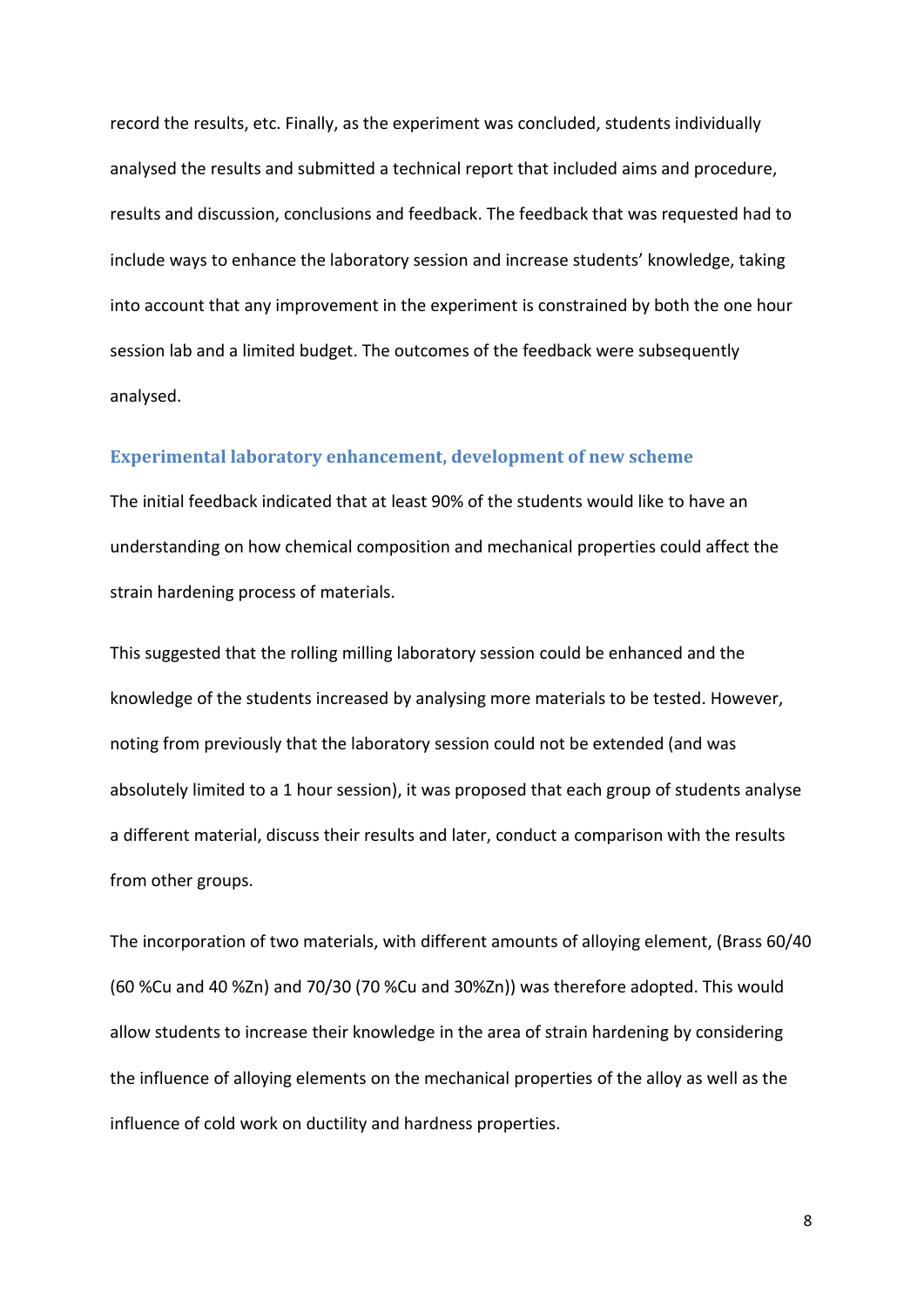For students to be able to analyse and compare their results, two asynchronous online forums were therefore developed, namely: *Group Forum* and *Experimental Lab Forum*.

In the *Group Forum*, each group of students was provided with space to discuss their own results. The discussion forum was started by posting the results obtained from the practical experimental laboratory session. Students then calculated necessary values from which to develop their own graphs. Each student was required to post at least one discussion and answer one of the discussions posted from another student. Finally, with the most relevant inputs given by each member of the group, the grouped developed a draft of their results and posted them as a discussion in the E*xperimental Lab Forum.* 

In the *Experimental Lab Forum*, each group posted their own final draft of their results and discussion. Students from different group were then able to compare and discuss the results from each of the two materials selected for analysis.

In both forums, the lecturer monitored the participants and the posts by providing orientation and giving guidance towards the results and analysis of the data in order to achieve the aims of the activity. Some examples were checking: the results of calculations; that graphs were properly developed (i.e. that they had a title, that axes were labelled and that units were displayed); that each discussion included a reference; that the results matched theory, etc.

Once the online forums activities were completed, a technical report was submitted and assessed individually. This technical report included descriptions, in the students' own words, of the aims and procedure of the experiment and conclusions drawn by the student based on the discussions in the asynchronous online forums.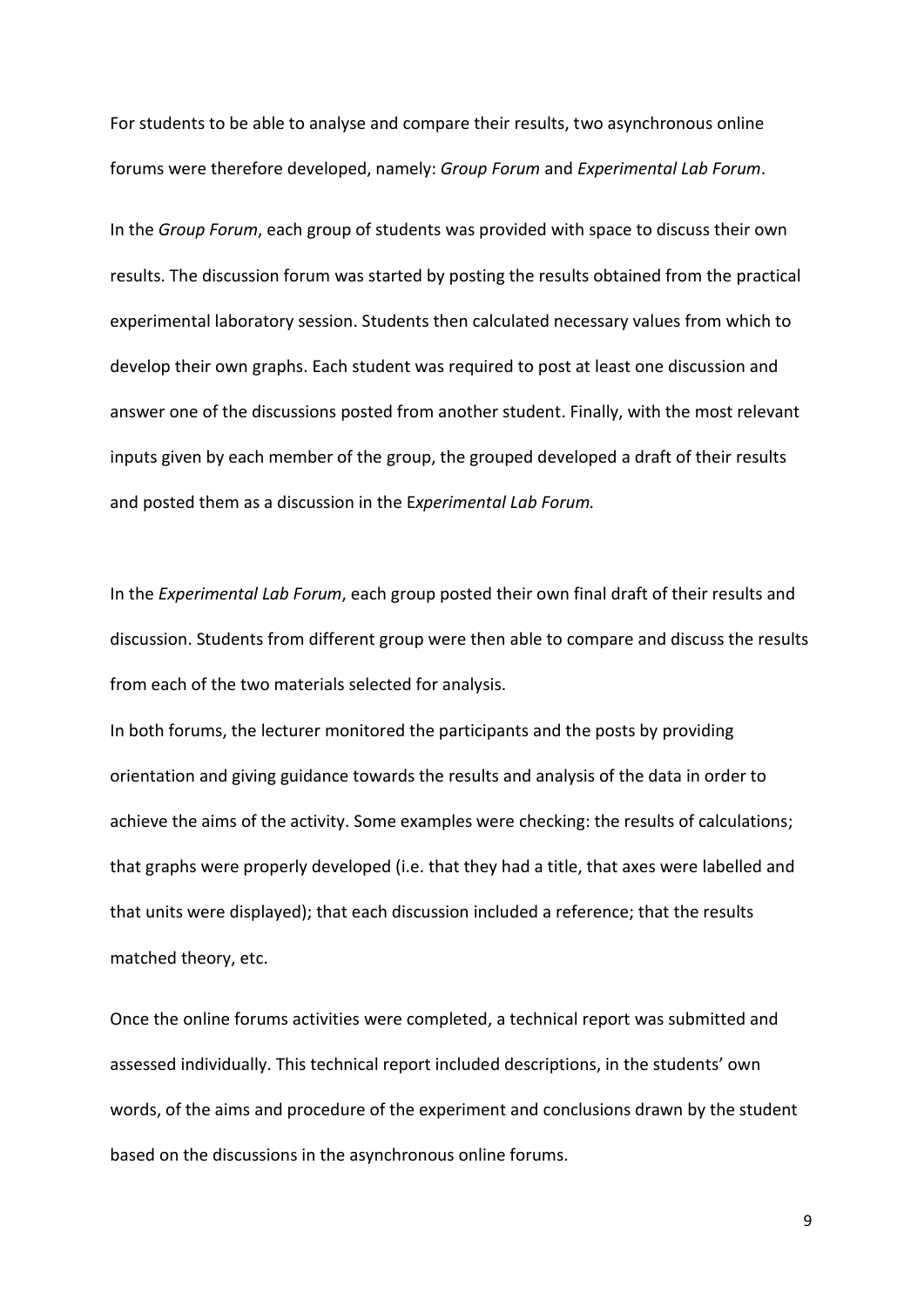Additional adjustments were subsequently made. In order to enhance the face-to-face discussion prior to the experiment, an online lesson was incorporated. Also the online quiz was moved to the end of the laboratory session activity to more fully assess the students' learning outcomes.

## **Results and discussion**

The results are divided into four sections:

- Results from a survey conducted before students attended the laboratory session
- Results from students who attended the new scheme (blended activity / incorporation of online forums)
- Results from evaluation of old scheme (traditional) and new scheme (blended)
- Results from students who have become familiar with the use of online discussion forums

# **Results from a survey conducted before students attended the laboratory session**

In order to have an insight into the expertise in ADF of first year students attending the laboratory session, two questions related to participation in online discussion forums and face-to face discussion forums were asked. Figure 1 shows both the questions and the results obtained from a total of 165 students:

From Figure. 1 it is observed that almost 61% of students had never used online discussion forums before and that almost 79% of the students already liked to interact in classes, no matter what the group size was. However during the face-to face discussion forum which took place before the experimental session, it was qualitatively observed that spontaneous participation of students was about 30% (from a group of 8 students) and, through encouragement from the lecturer, the participation increased to 60%. For the remainder of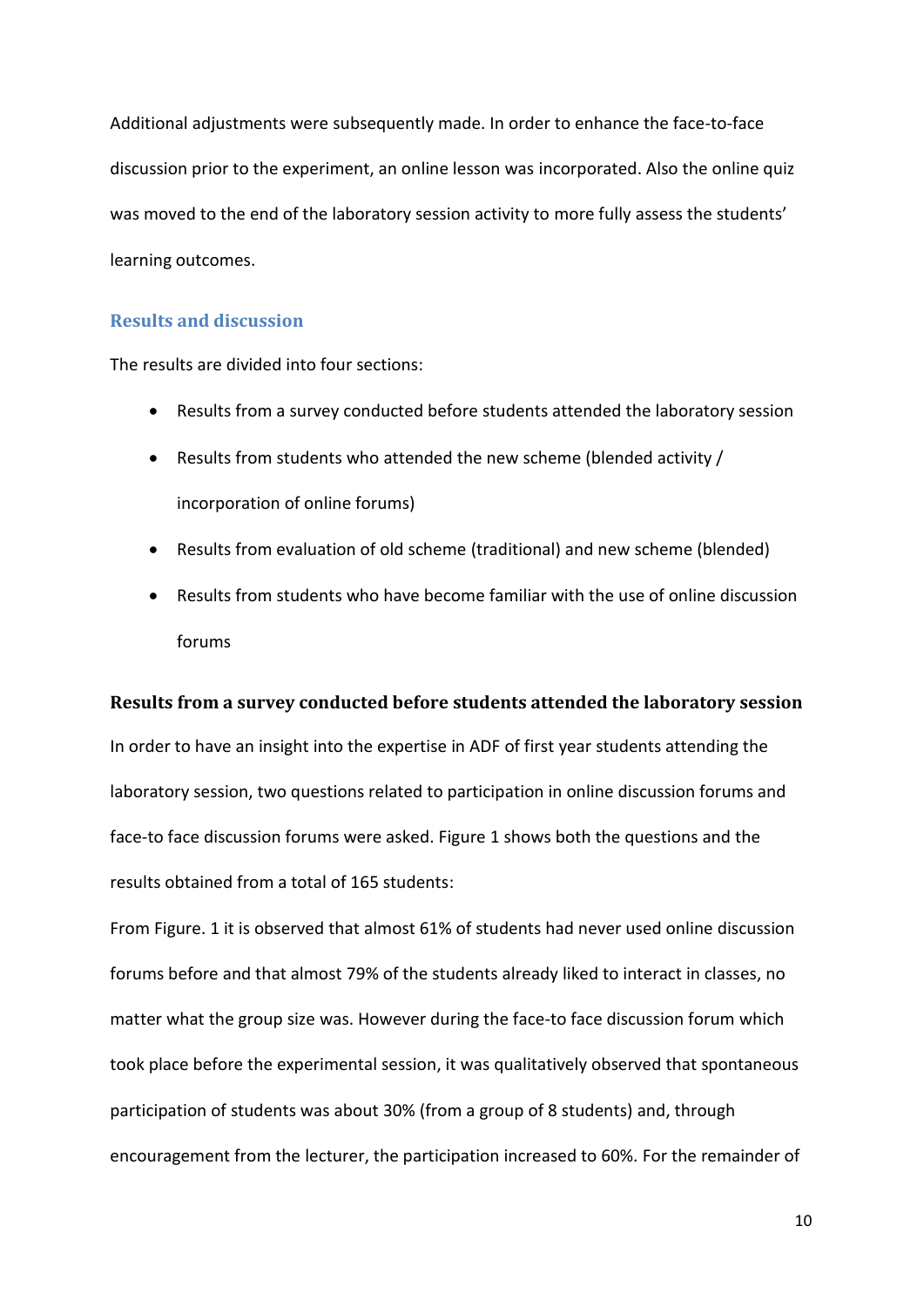the students who didn't participate in the discussion (10%), examples of the reason for nonparticipation were ascertained to be: lack of confidence as an English speaker; noncompletion of the online lesson activity before attending the laboratory session; didn't want to be exposed by class discussion.

# **Results from students who attended the new scheme (blended activity / incorporation of online forums)**

The new scheme laboratory is a blended laboratory which includes the experimental session and the online forums for discussion and comparison of results.

The feedback survey was conducted once the experimental activity was concluded and in this case 150 students took part on the activity. Figure 2 shows the questions and results obtained concerning different aspects of the new scheme:

The results show that at least 70% of the students felt comfortable using the online forums. When analysing the forums it was observed that participation of students was of 90%. They were keen in posting and making comments on others' posts. They interacted between each other and they helped and supported the forum with information they found through their search. Encouraging the students to justify their comments through references seemed to have a positive effect as students were keen to search for very good information, for example in some cases journal papers were used as references.

It is also observed that 70% of the students benefited from posts made by other participants which helped them clarify their doubts, as reported by Andresen. Overall 88% of the students were satisfied with what they have learned in the laboratory session under the new scheme (blended activity). This figure (88%) is very encouraging and has been reflected during discussions held in other laboratory sessions of the same cohort (i.e. car dissection),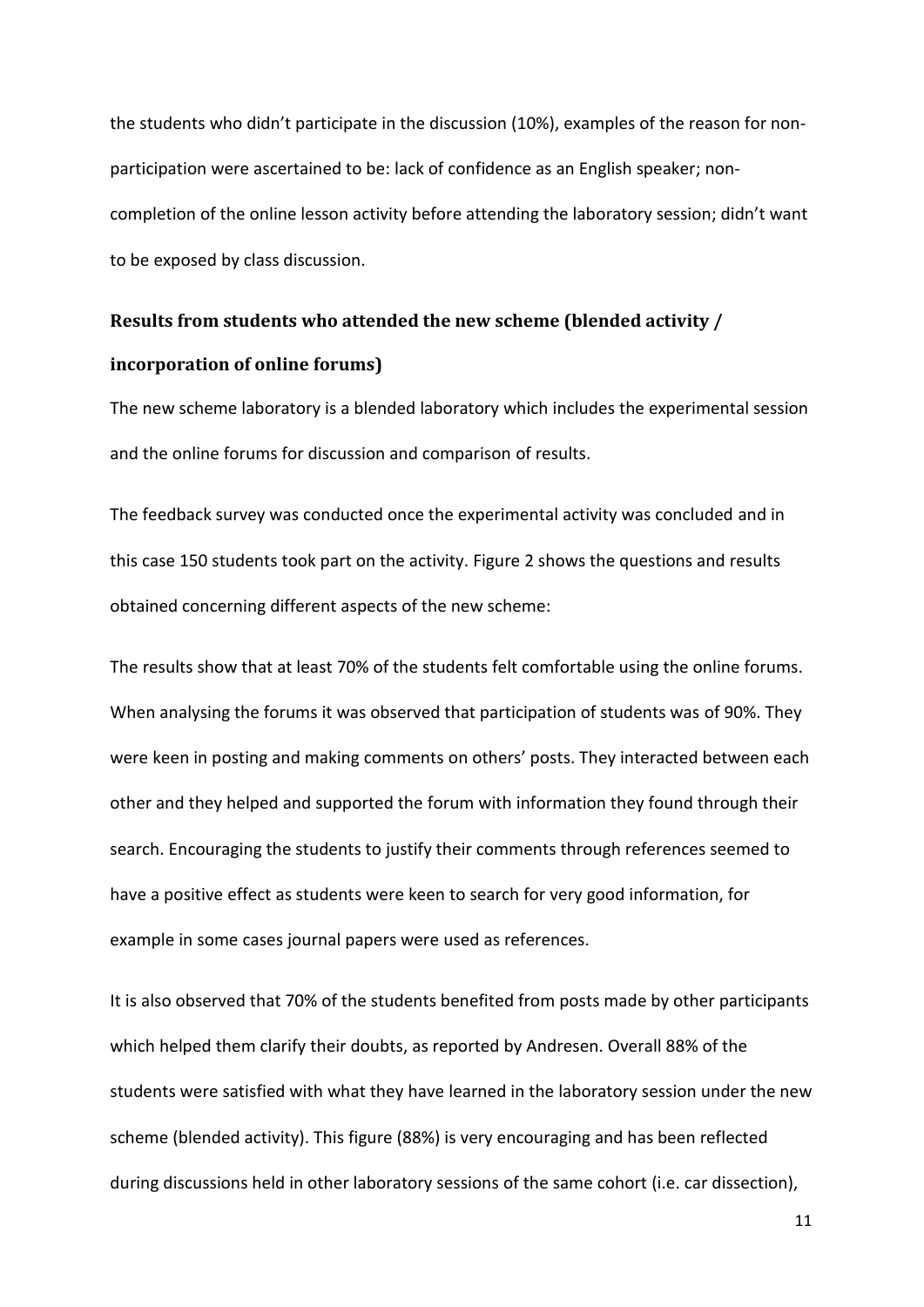where students have been able to show confidence in their knowledge from the cold rolling topic taught under the new scheme.

Regarding the results related to participation in an online discussion forum or face-to-face forum, it is observed that 11% of the students prefer to interact in an online discussion forum. This closely matches the result related to participation and interaction in the face-toface discussion forum prior to the experimental session where, as previously mentioned, 10% of the students didn't participate in the face-to-face forum for different reasons. Unfortunately, due to the anonymous nature of the feedback received, it cannot be known whether this is entirely the same group of students.

Influence of cold work on ductility and hardness was analysed in the *Group Forum*, however since two groups were established, each of them with a different material (Group 1: 60/40 brass and Group 2: 70/30 brass), they had the opportunity in the *Experimental Group Forum* (results from each group) to go through a deeper learning approach, as they were able to compare and discuss the influence of chemical composition, material's crystal structure, etc. on cold work, and not just focus on two facts if there was only one material to be analysed (ductility and hardness) [2].

A thread of an online discussion sample related to crack propagation is shown in Figure 3.

#### **Results from evaluation of old scheme (traditional) and new scheme (blended)**

Figure 4 shows some of the questions and the results obtained from a survey conducted with a group of ten students who attended the traditional method (old scheme) and have evaluated the new scheme (blended):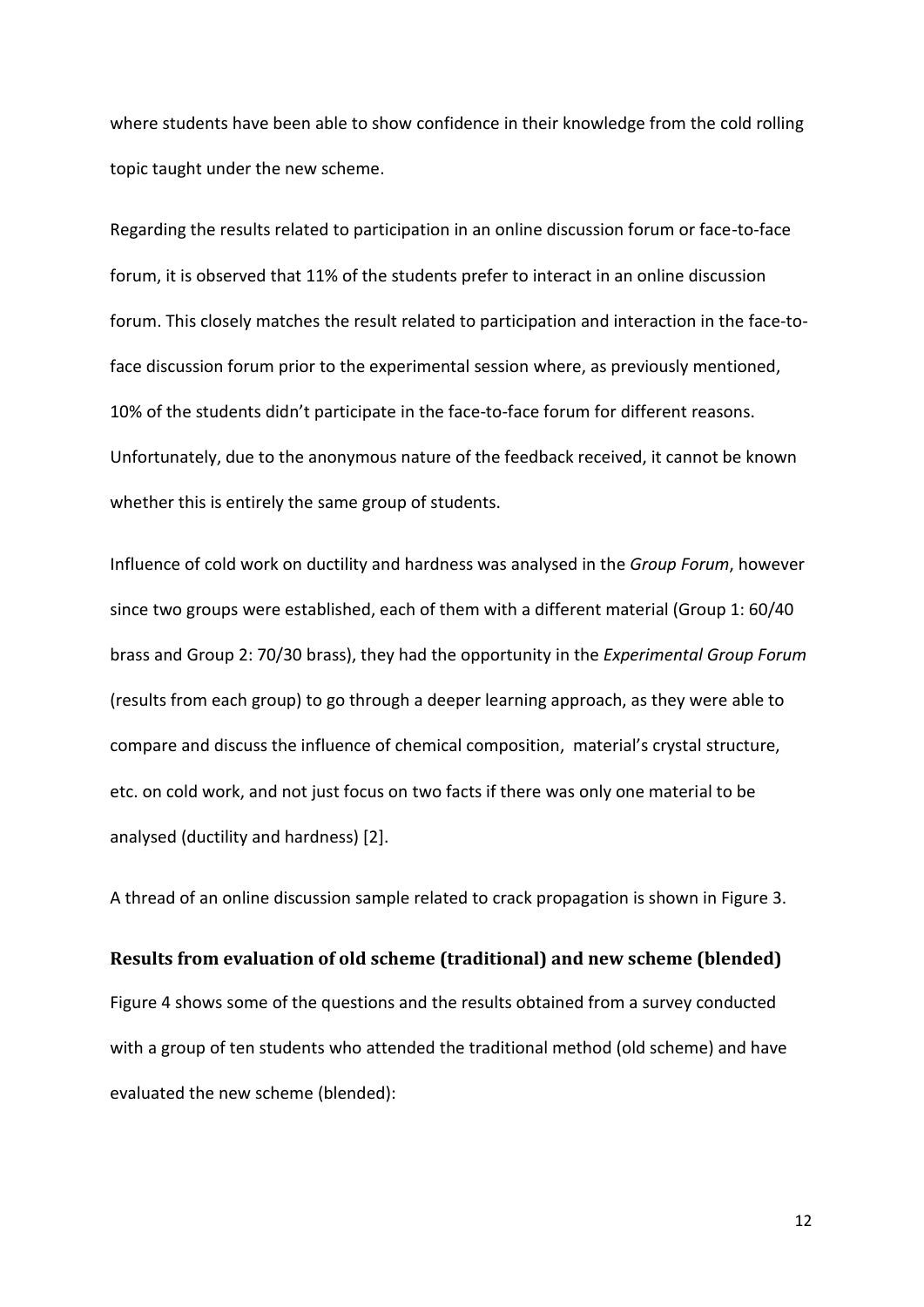Analysing Figure 4, it can be observed that 56% of the students engaged more with the new scheme laboratory rather than the traditional method (incorporation of flipped class and introduction of ADF), this is in agreement with Gilboy et al [12]. It can be postulated that they have seen an opportunity to increase their knowledge by being able to analyse the behaviour of two different materials under same conditions. The fact that 100% of the students agree that the online forums are a useful and alternative tool to analyse other results in the laboratory when time is limited categorically endorses their use. However, is through the quality of the posts were authors recognize the deep learning approach taken by the students and how this represented and enhancement in students learning [2].

# **Results from students who have become familiar with the use of online discussion forums**

Figure 5 shows some of the questions and the results obtained from a survey conducted with a group of 132 students who were familiar with the online discussion forums due to their experience in the rolling milling laboratory session and were now attending another laboratory with the same scheme:

When analysing Figure 5 it is observed that 73% of the students (from 132) felt more comfortable using the online forums having had a previous experience of them. This can be considered to be very encouraging result, especially when it is considered that 61% (from 165) of the students had never used this e-learning tool before. Also it is observed that 66% of the students felt that the contributions made in the online forums were worth it and 81% of the students had benefited from the information posted in the forums, helping them clarify things they didn't understand.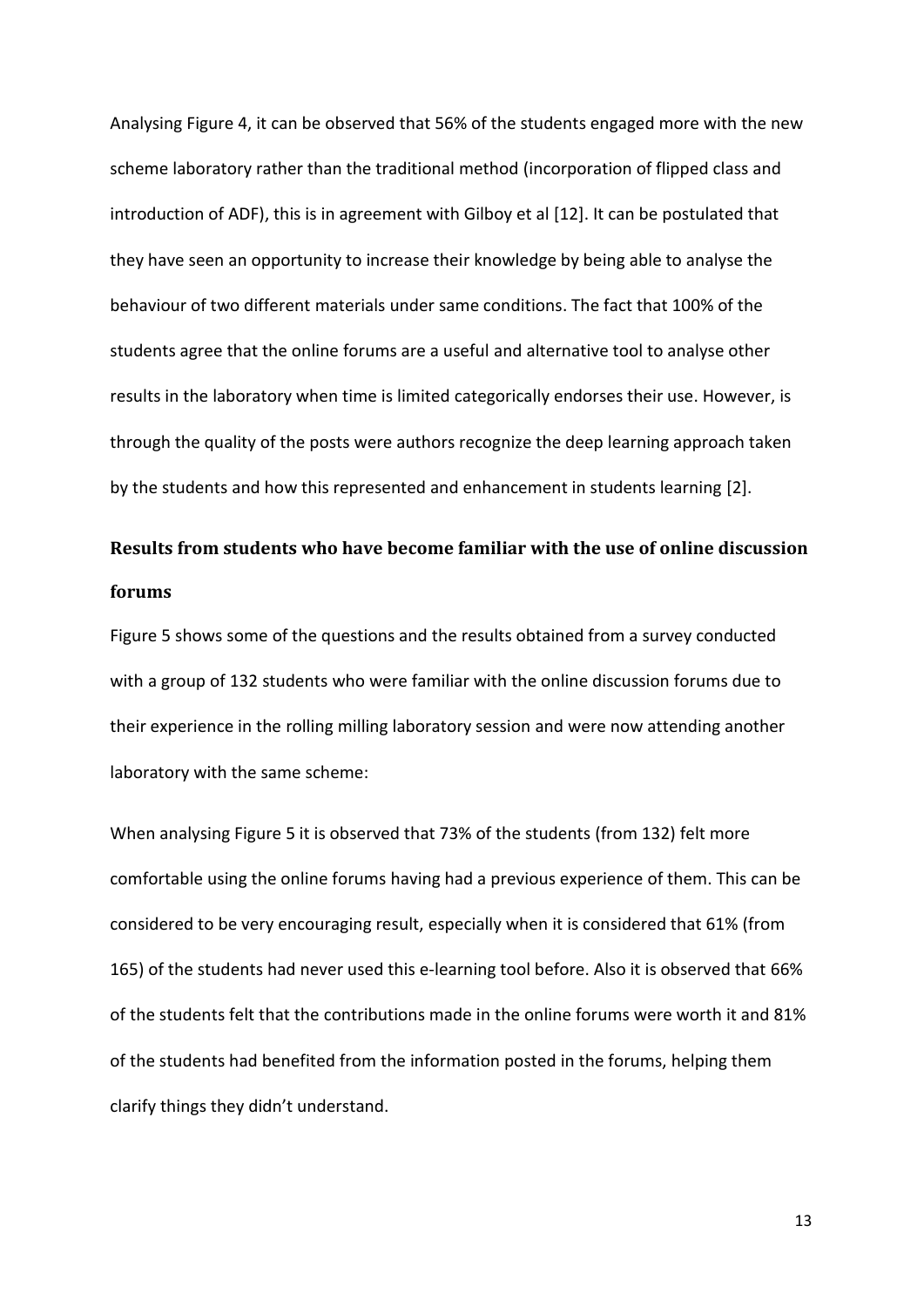#### **Example feedback quotations from students**

"I found the online forums to be very useful as they allowed us to discuss results etc. without the complication of finding a time when everyone was free to meet up in person". This is in agreement with previous research (Bach et al [4]).

"Feel very comfortable using forums now. Straightforward to use"

"Found the online forum to be most useful for sharing results and resolving any issues or misunderstandings".

"I think the lab A greatly expanded my knowledge of both metals and crystal structures and in fact encouraged me to look further into the topic which greatly improved the quality of my group's car dissection poster". This is in agreement with Marton and Säljö [2].

"Enjoyed Lab B much more having done Lab A and experienced the forums. Seemed confusing at the start but a good way of learning and interacting with colleagues. Personally I prefer face to face interactions but appreciate that this isn't possible due to time restrictions therefore in this case the forums are useful but they are a new concept to myself and others and take a bit of getting used to" This is in agreement with Andersen [11].

"Personally I found the online forum difficult to use after lab A as I was unsure of what sort of things to post due to never using a discussion forum before. However my opinion of online forums has completely changed after Lab B, the forum was much easier to use as I had a better understanding of what to post"

"I enjoyed both labs and the online forums are easy to use and usefully once you understand how they work and what sort of comments to make in them"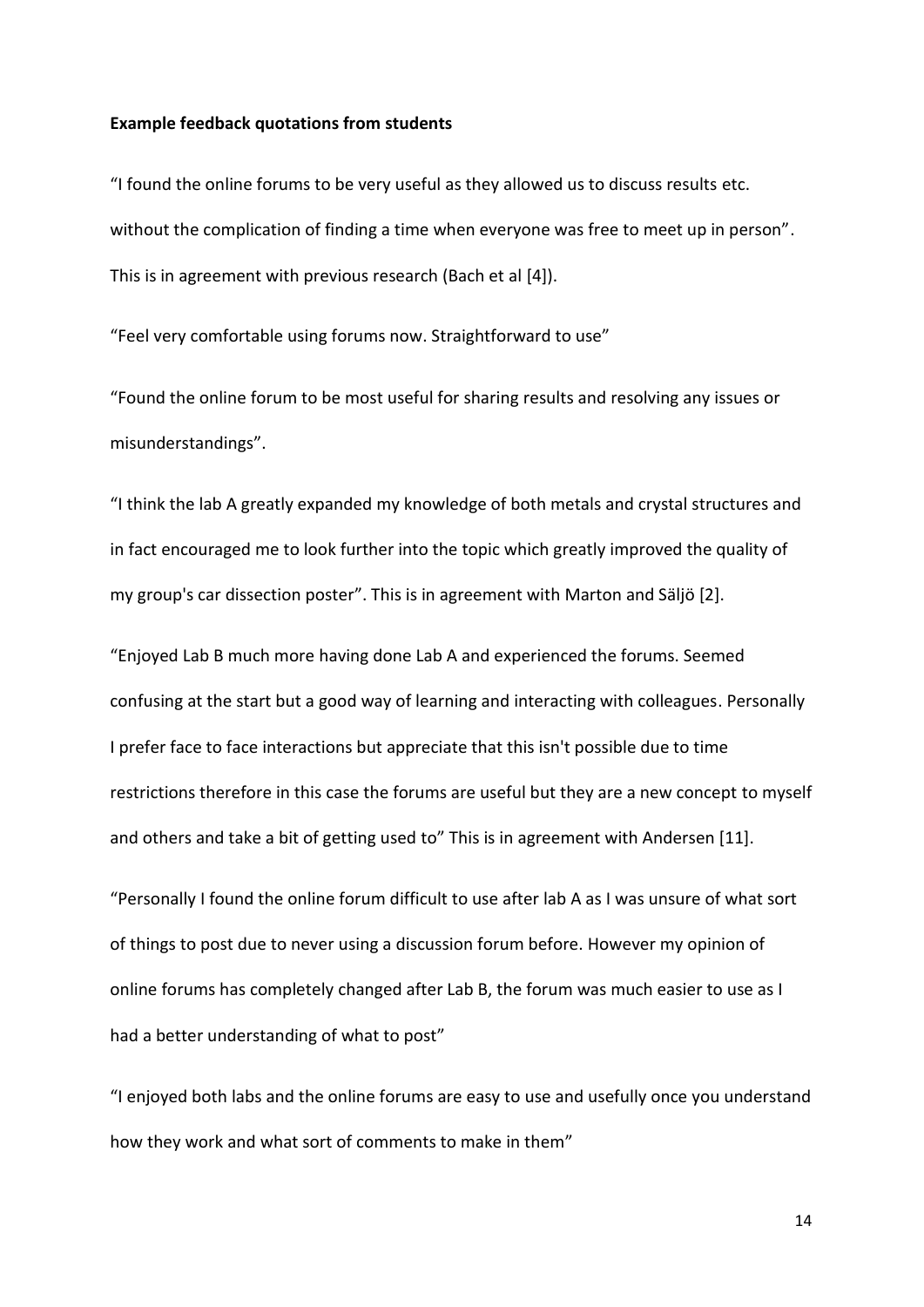"Online forums allowed the introduction and analysis of idea's not discussed during the lab thus broadening knowledge in the area"

# **Observations**

The inclusion of new learning activities involving online tools (i.e. ADFs) gives students flexibility as to when they undertake some of the learning activities, promoting inclusive learning. They also provide the opportunity to enhance and strengthen skills such as cooperative and collaborative learning, critical thinking, analysis and communication, as they are involved in different group activities (face-to-face discussion and online forums) in a blended learning experience [13].

Engaging students in the use of asynchronous forums at early stages of their undergraduate career could encourage the use of forums in future classes and will give them the confidence to pursue future studies through online courses.

From the lecturer's point of view the flipped class (through the implementation of an online lesson in this new scheme) has proven to enhance student interactions. We have also observed how students' engagement and confidence in posting increased during the process. The face-to-face discussion forum is more pro-active when compared to the traditional class (old scheme) and students seem to be more keen to ask questions to expand their knowledge. This result should be studied more deeply by incorporating tools to measure the outcomes of both schemes.

# **Conclusions**

From the analysis of the quality of the posts uploaded by the students and when comparing with previous experience (traditional, old scheme) the introduction of online asynchronous forums in experimental engineering laboratory classes to facilitate discussion and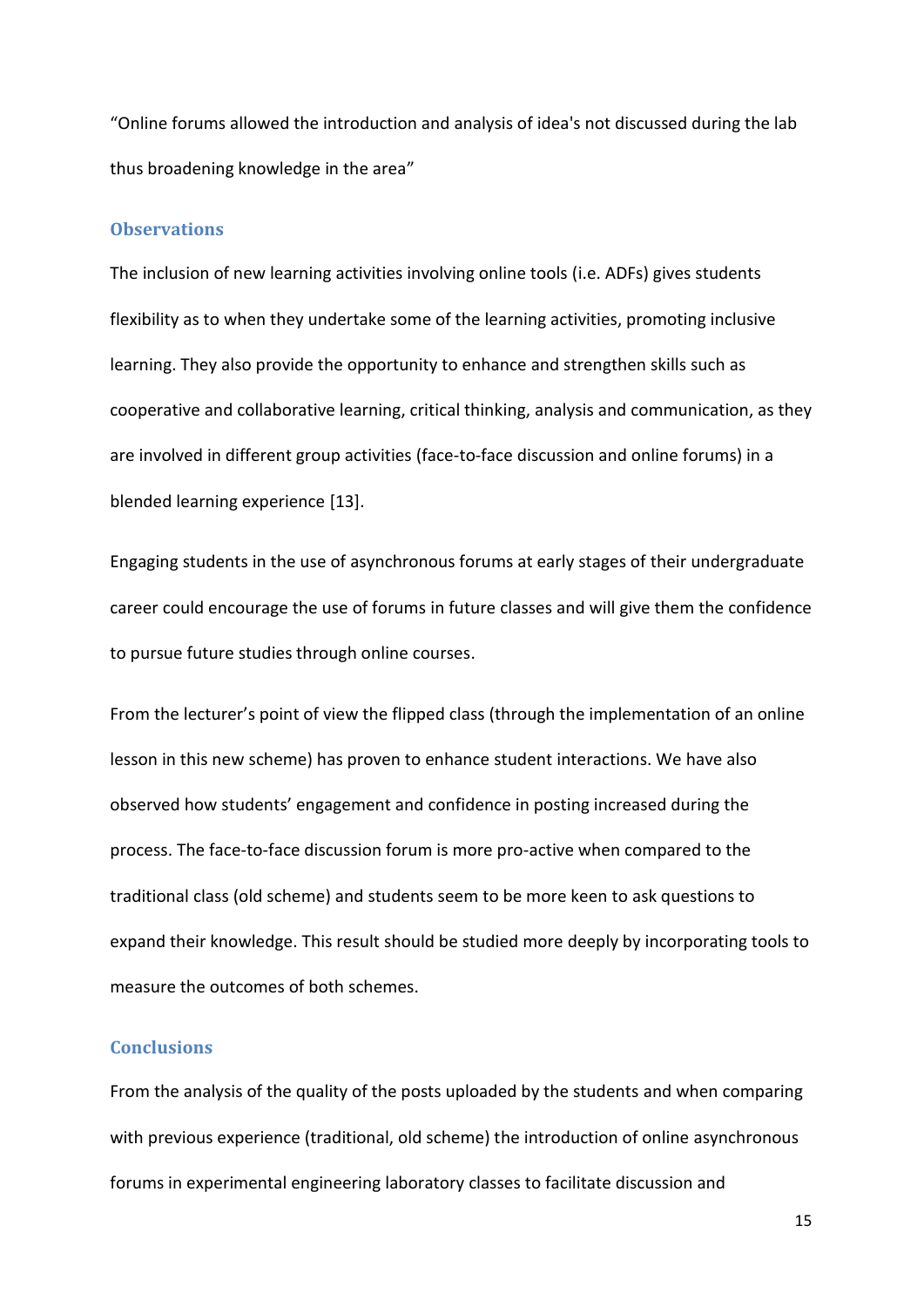comparison of results from different materials has not only helped students to enhance and expand their knowledge in principles of materials science, but it has also helped to introduce e-learning activities to first year undergraduate students in the Department of Mechanical and Aerospace Engineering.

Providing the opportunity for involvement with online forums at an early stage of a student's undergraduate studies (first year), provides them with the confidence to use them successfully in the future, as it was observed higher confidence along the process.

From the feedback received, it is evident that more than 87% of the students were satisfied with what they had learned in the blended laboratory session and 80% of the students agreed that the online asynchronous forums are useful platform to use to compare results and to enhance and increase knowledge when face to face contact time for experimental laboratory activities is restricted.

#### **References**

The authors would like to thank the learning technology team and Dr B. Keating of the University of Strathclyde for the support of this work.

# **References**

1. Konak A, Clark T and Nasereddin M. Using Kolb's experiential learning cycle to improve student learning in virtual computer laboratories. *Comput Educ* 2014; 72: 11–22.

2. Marton F and Säljö R. On qualitative differences in learning – I: outcome and process. *Br J Educ Psychol* 1976; 46: 4–11.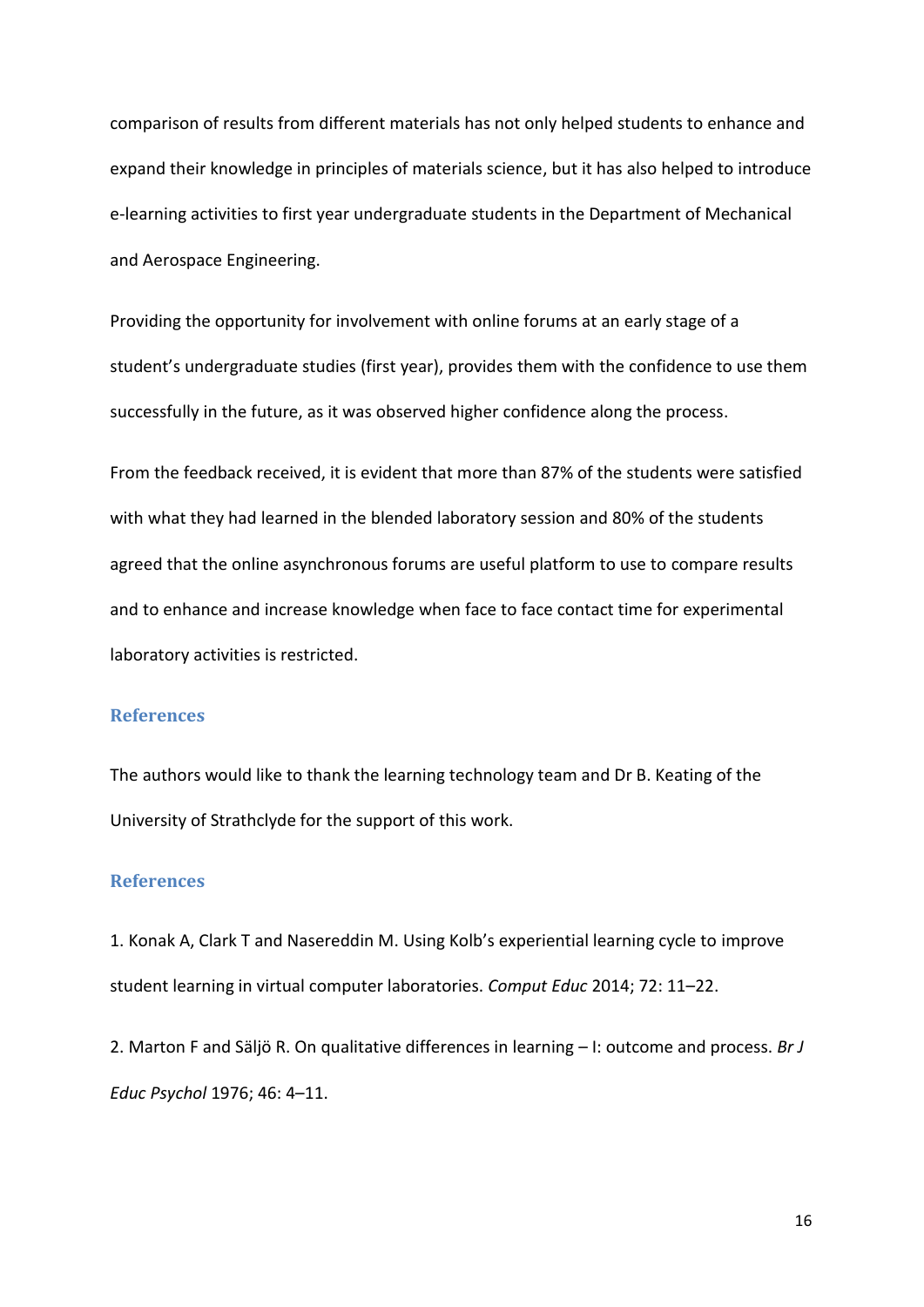3. *Anon. http://c4lpt.co.uk/directory-of-learning-performance-tools/* (2005, accessed 18 August 2015).

4. Bach Shirley, Haynes Philip and Lewis Smith Jennifer. (2007). "Online Learning and Teaching in Higher Education". Open University Press. McGraw Hill.

5. Graham CR, Allen S and Ure D. Benefits and challenges of blended learning environments. In: Khosrow-Pour M (ed) *Encyclopedia of information science and technology*. Hershey, PA: Idea Group, 2005, pp.253–259.

6. Osguthorpe RT and Graham CR. Blended learning systems: definitions and directions. *Q Rev Dis Educ* 2003; 4: 227–234.

7. McKenzie W, Perini E, Rohlf V, et al. A blended learning lecture delivery model for large and diverse undergraduate cohorts. *Comput Educ* 2013; 64: 116–126.

8. Desanctis G, Fayard AL, Roach M, et al. Learning in online forums. *Eur Manag J* 2003; 21: 565–577.

9. Kim J. Influence of group size on students' participation in online discussion forums. *Comput Educ* 2013; 62: 123–129.

10. Sendra-Portero F, Torales-Chaparro O, Ruiz-Go´ mez M, et al. A pilot study to evaluate the use of virtual lectures for undergraduate radiology teaching. *Eur J Radiol* 2013; 82: 888– 893.

11. Andresen MA. Asynchronous discussion forums: success factors, outcomes, assessments and limitations. *Educ Technol Soc* 2009; 12: 249–257.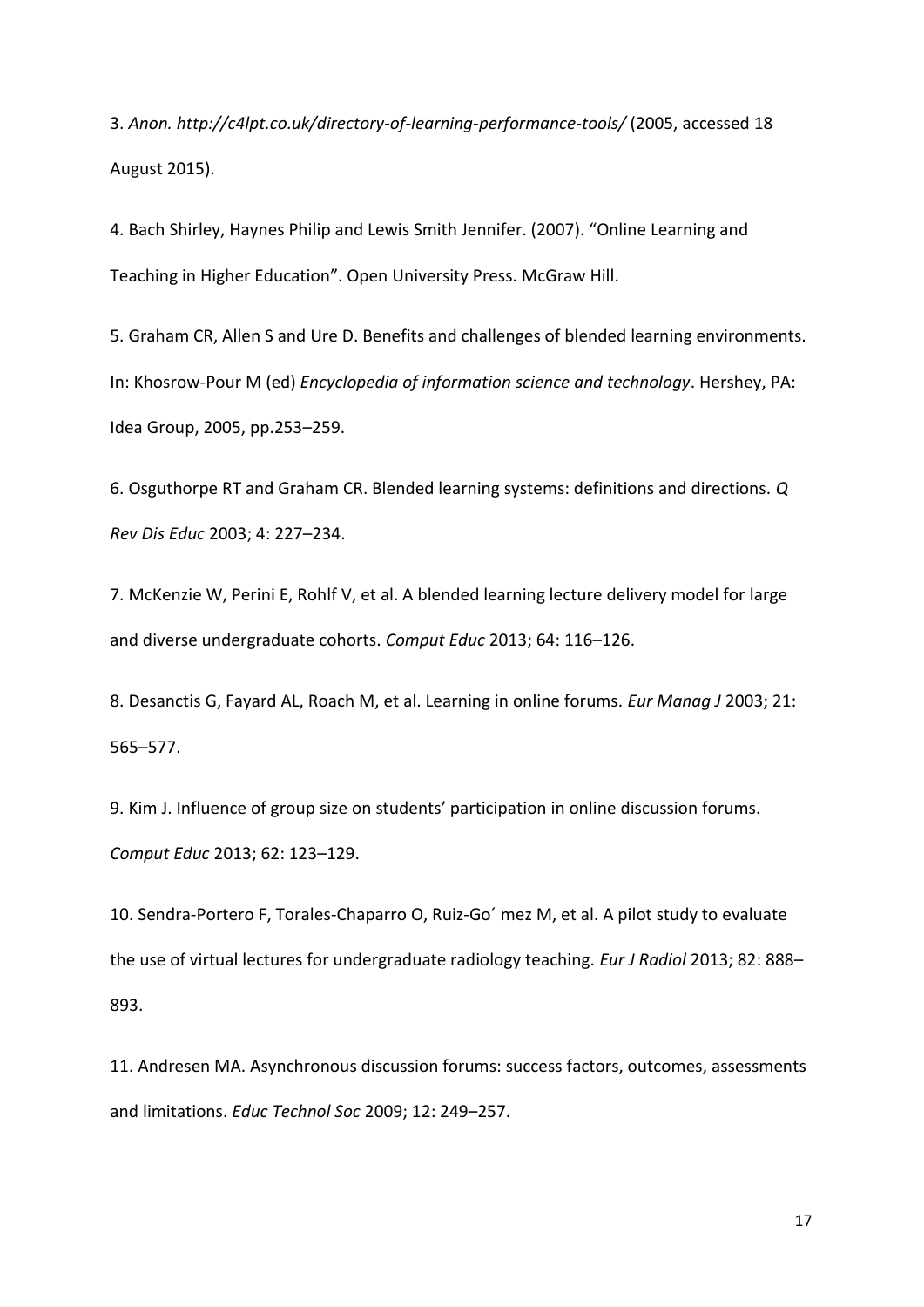12. Gilboy M, Heinerichs S and Pazzaglia G. Enhancing student engagement using the flipped classroom. *J Nutr Educ Behav* 2015; 47: 109–114.

13. Ecclestone K. *Learning outcomes*. Sheffield: Centre for Further and Higher Education, Sheffield Hallam University, 1995.

14. Gikandi JW, Morrow D and Davis NE. online formative assessment in higher education: a review of the literature. *Comput Educ* 2011; 57: 2333–2351.

15. Challis D. Committing to quality learning through adaptive online assessment. *Assess Eval High Educ* 2005; 30: 519–527.

16. Oosterhof A, Conrad RM and Ely DP. *Assessing learners online*. New Jersey: Pearson, 2008.

17. Einig S. Supporting students' learning: the use of formative online assessments. Account *Educ Int J* 2013; 22: 425–444.

18. Analyticstool.com. Survey question types and survey structure web-based survey software, www.analyticstool.com/survey-question-types-and-survey-structure/ (2014).



Figure 1. Results of survey conducted before students attended the laboratory session.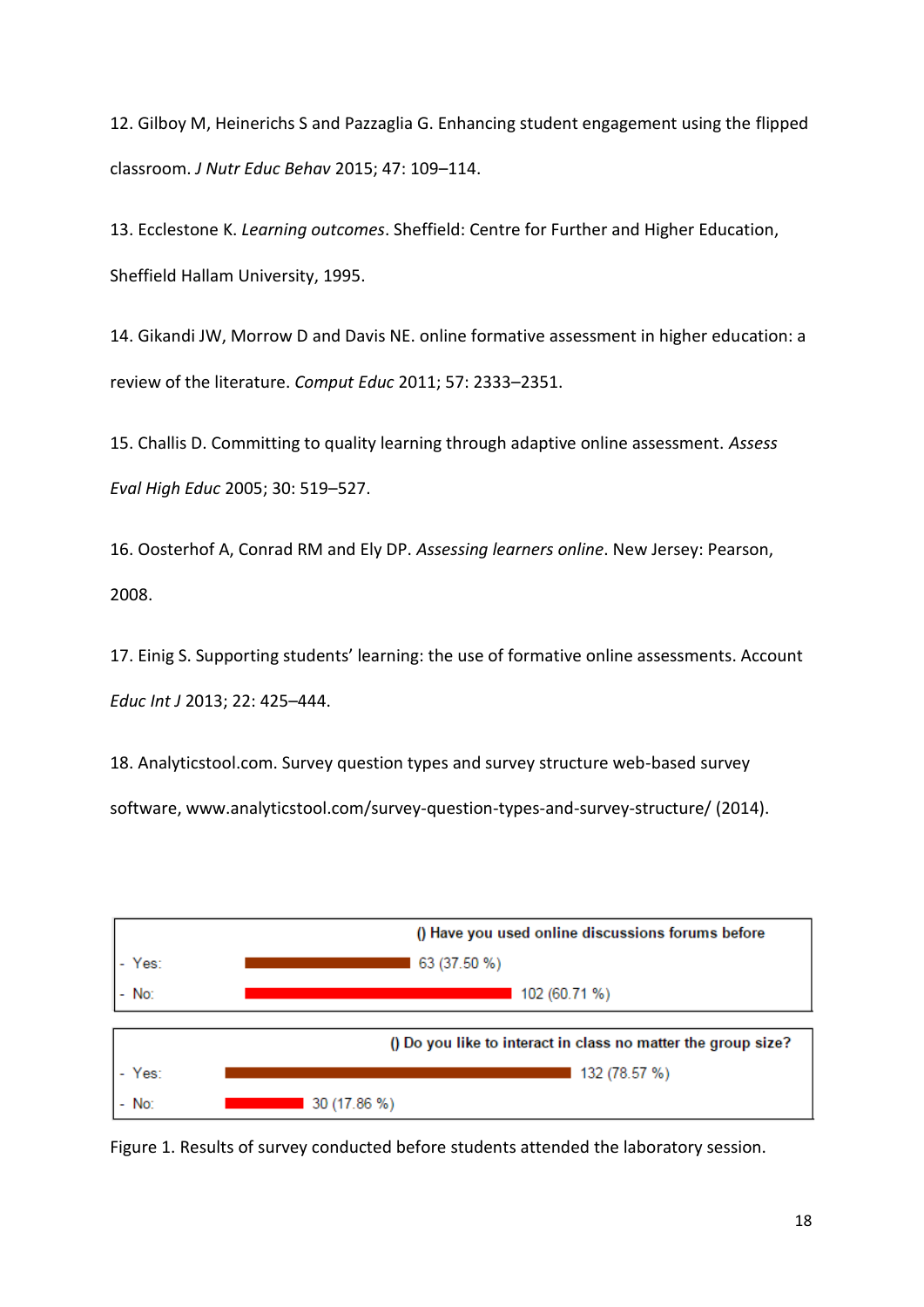







Figure 2. Results on different aspects related to the use of online forums by students who attended the new scheme.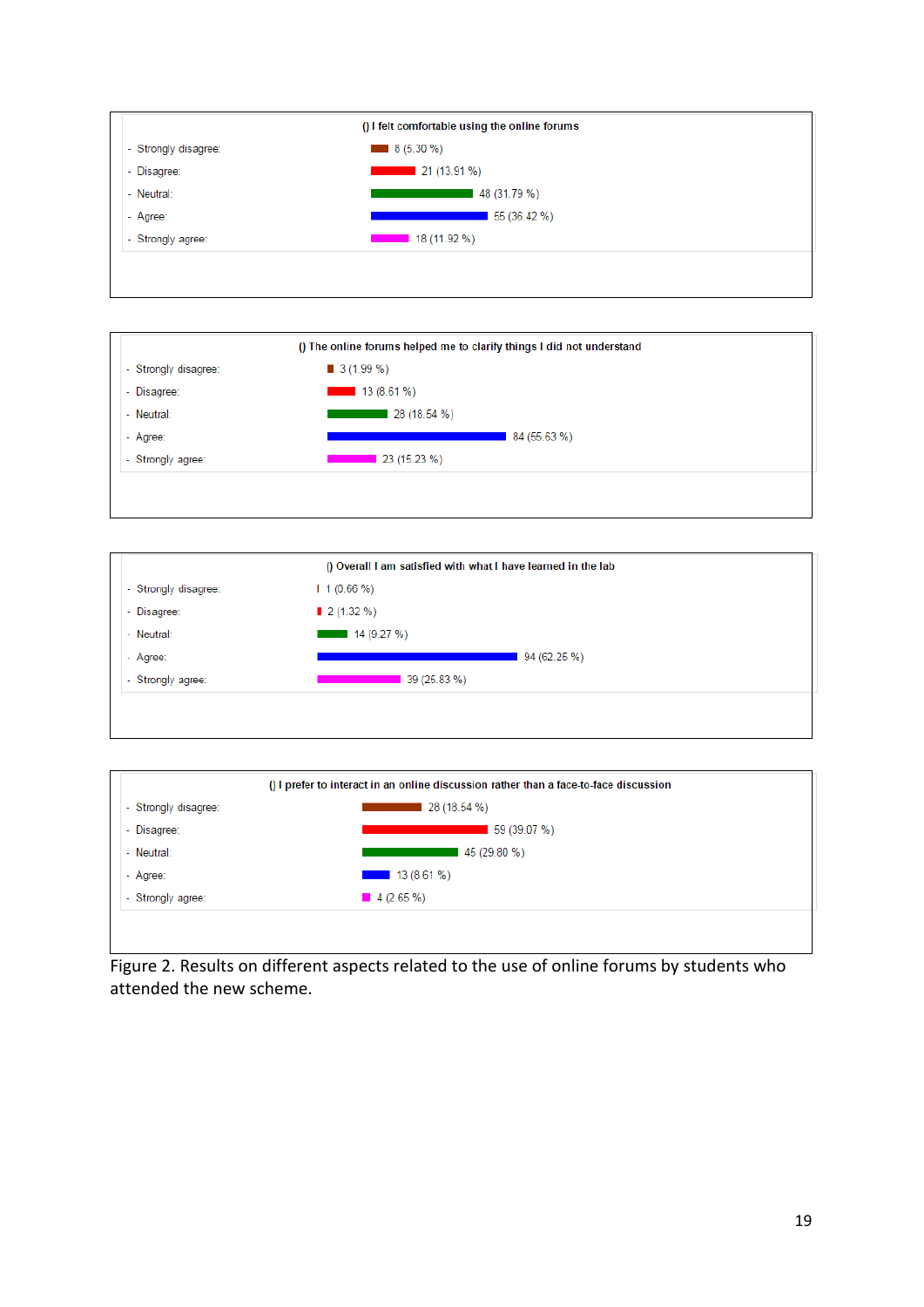**Crack Formation** 

I think the most obvious comparison is the fact 60/40 Brass showed crack formation and 70/30 brass did not. I guess this will come from the amount of zinc in each sample.

"If the zinc content of the brass ranges from 32% to 39%, it will have increased hot-working abilities but the cold-working will be limited.

If the brass contains over 39% zinc (example - Muntz Metal), it will have a higher strength and lower ductility (at room temperature)."

source - http://metalsupermarkets.com/blog/difference-between-copper-brass-bronze/

This source shows how 60/40 brass will have a lower ductility compared to the 70/30 brass. Therefore the 60/40 will be able to deform less ie will be less flexible meaning it will crack more easily than the 70/30.



Hi guys I think this might repeat other people but this is what i have.

Compared to the other metal sample the apparent difference is that the 70/30 sample didn't crack. The 70/30 brass would take 70% cold work to crack. This is because at the original state before any cold rolling was done to either sample the 60/40 brass was much more ductile than the 70/30. This means that from the start it could withstand less stress than the 70/30 to start. Also the grain structure of the metals differ. 60/40 brass has an alpha-beta structure and 70/30 has an alpha structure. As shown in the comparison graph you can see that the alpha-beta structure is stronger, this is due to the fact that the grain size is smaller to start.



http://www.mate.tue.nl/~piet/edu/frm/pdf/frmsyl1213.pdf

Figure 3. Example of a thread of an online discussion sample.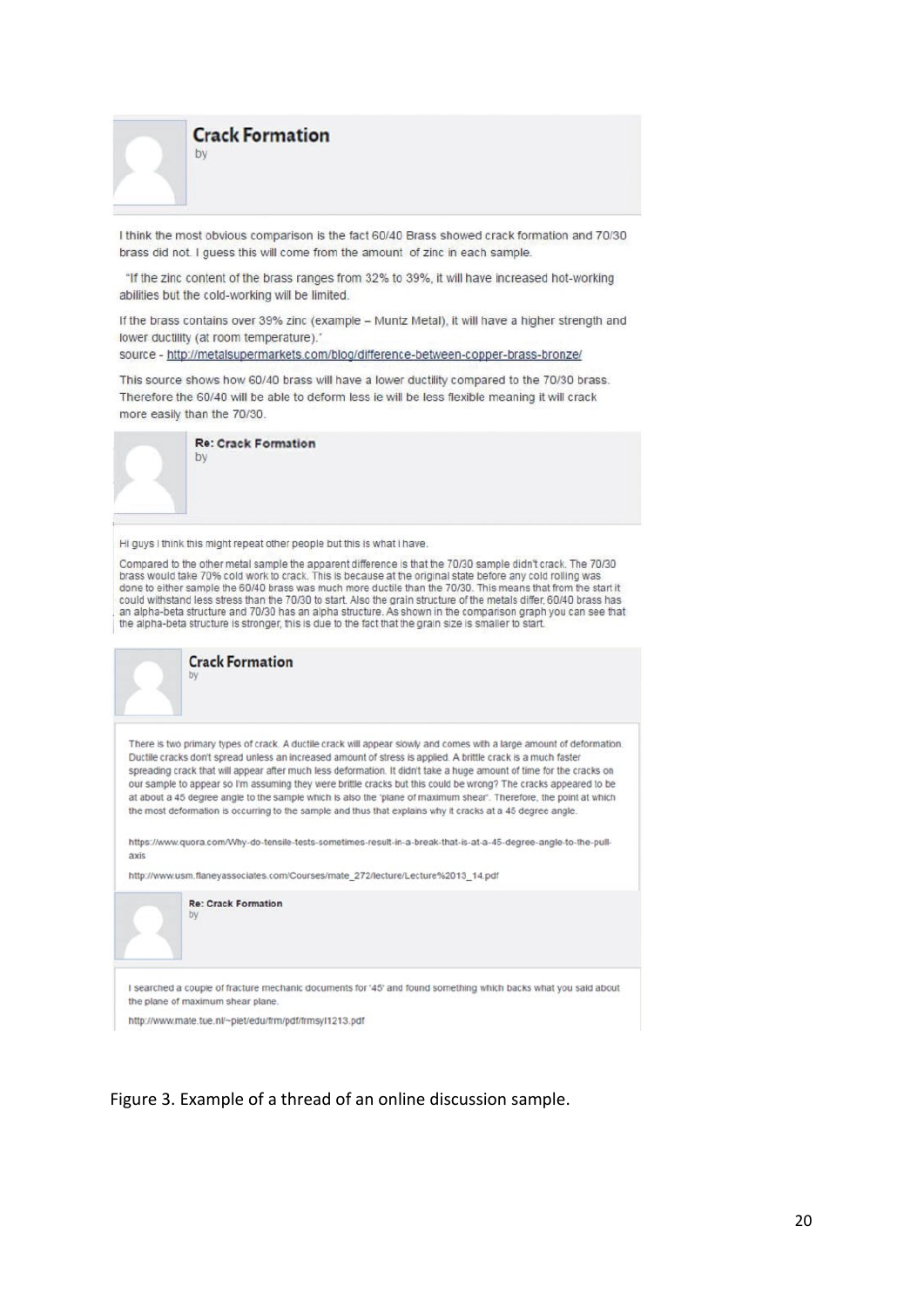

Figure 4. Results obtained from the survey conducted with students who attended the traditional experimental laboratory and evaluated the new scheme laboratory session